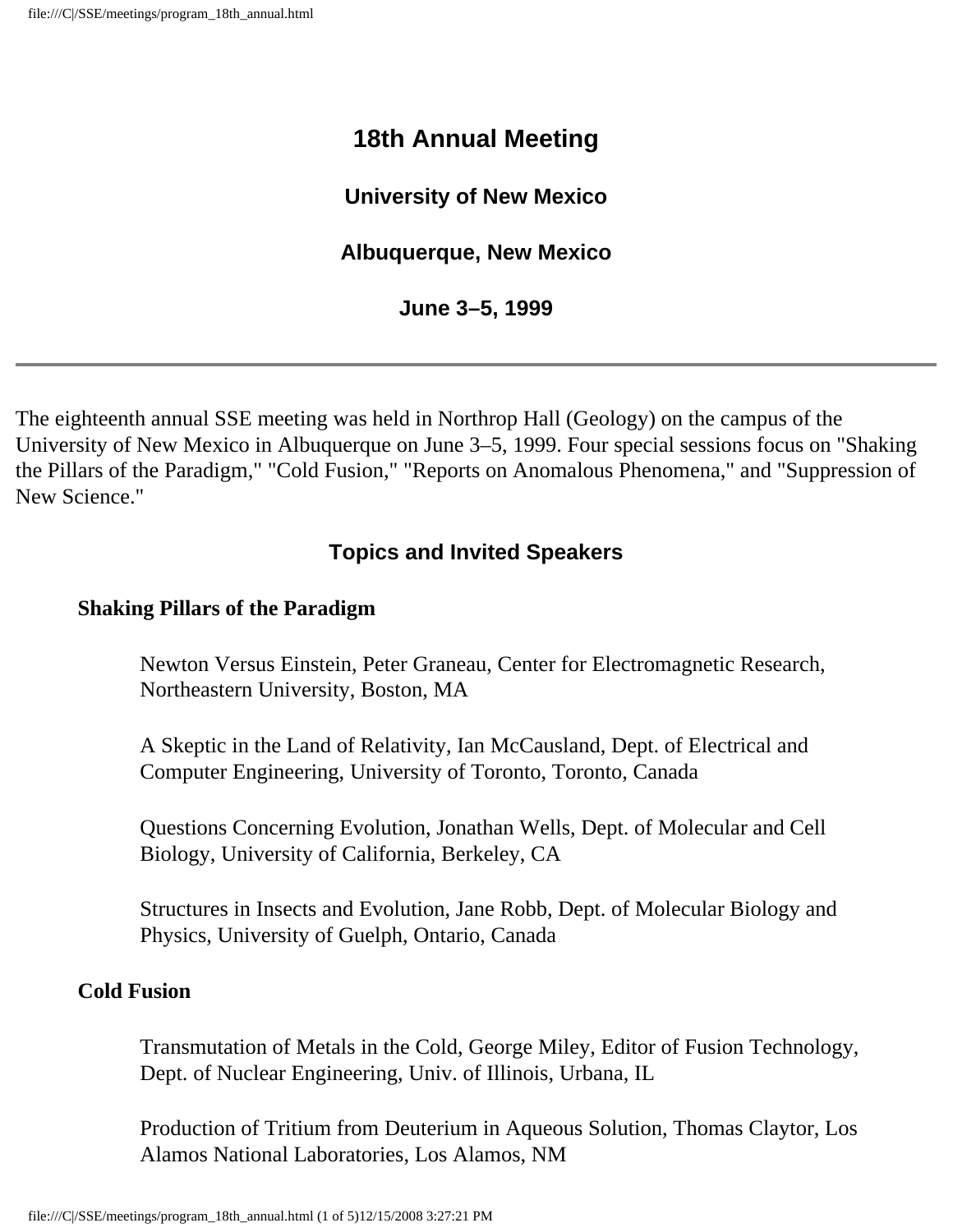Production of Helium in the Cold, Melvin Miles, Chemistry Division of Naval Weapons Center, Dept. of Navy, China Lake, CA

Anomalous Heat Production from Hydrogen Saturated Palladium, Mike McKubre, Energy Research Center, SRI International, Menlo Park, CA Anomalous Phenomena

#### **Reports on Anomalous Phenomena**

Studies of Thomas Green Morton, Lee Pulos, Clinical Psychology, University of British Columbia, Vancouver, Canada

The Effect of Prayer on Cardiac Patients, Larry Dossey, Executive Editor of Alternative Therapies in Health and Medicine, Santa Fe, NM

A Simple Theory of the Perihelion of Mercury, Paul Marmet, Dept. of Physics, University of Ottawa, Canada



Results of Studies of Persons Alleging Abduction under Hypnosis: Evidence for Alien Intentions, David Jacobs, History Dept., Temple University, Philadelphia, PA

#### **Suppression of New Science**

- Concepts Related to 3-D Time, William Tifft, Astronomy Dept., University of Arizona, Tucson, AZ
- Abduction, John Mack, Harvard University, Cambridge, MA
- Role of Water in the Transmission of the Molecular Signal, Jacques Benveniste, Director of Research, Digital Biology Laboratory, Clamart, Paris, France
- The Suppression and Resurrection of Science, Brian O'Leary, Founder, International Association for New Science, Kihei, HI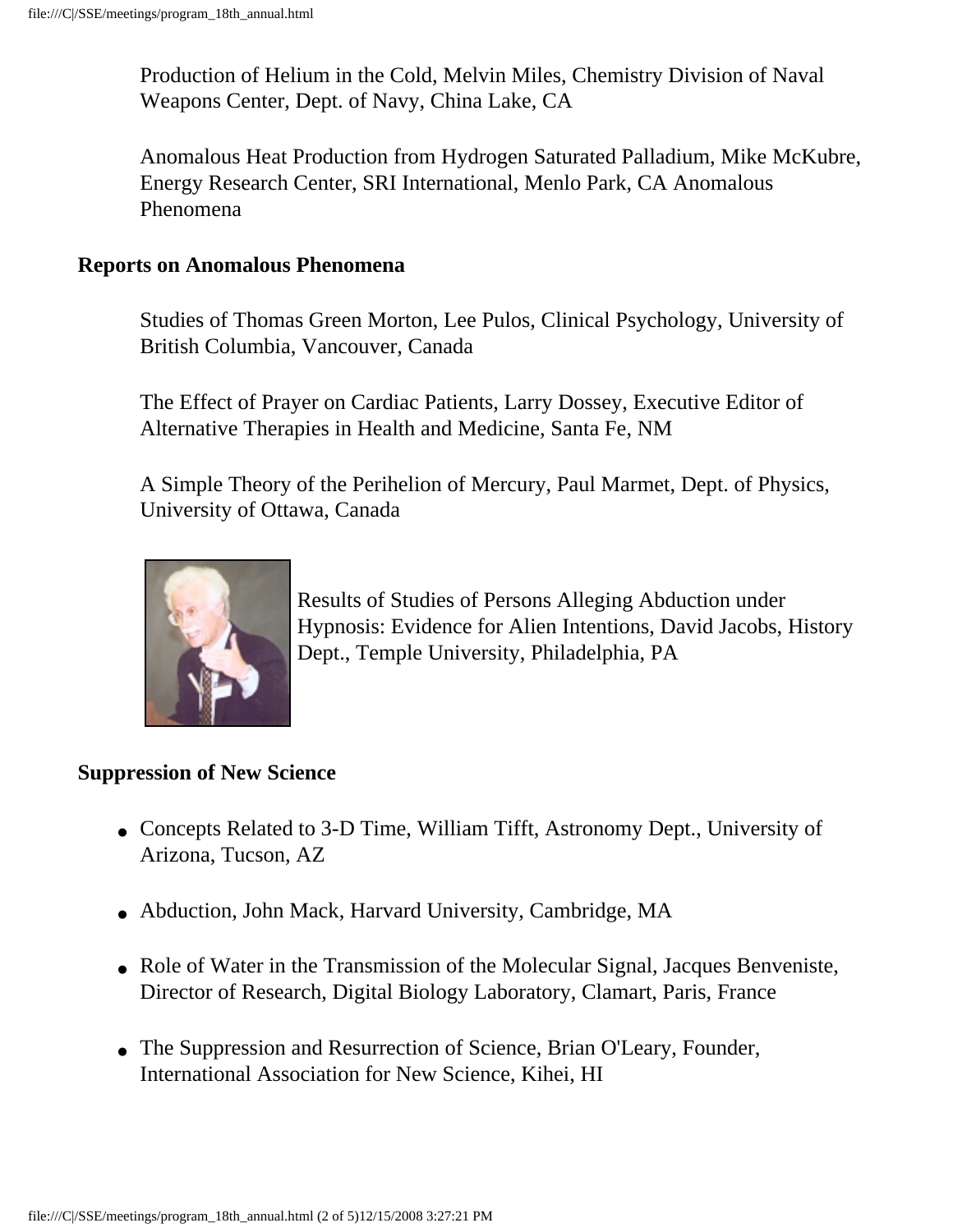### **Detailed Meeting Program**

### **WEDNESDAY, JUNE 2, 1999**

Reception and Registration, La Posada, 8–11pm

### **THURSDAY, JUNE 3, 1999**

8:30am– Registration, Northrup 122, University of New Mexico

*9:00-12:15 Shaking Pillars of the Paradigm*

9:00-9:05 JOMB — Introduction to meeting

- 9:05-9:35 Newton Versus Einstein Peter Graneau
- 9:35-9:45 Discussion
- 9:45-10:15 A Skeptic in the Land of Relativity Ian McCausland
- 10:15-10:25 Discussion
- 10:25-10:55 COFFEE BREAK
- 10:55-11:25 Questions Concerning Evolution Jonathan Wells
- 11:25-11:35 Discussion
- 11:35-12:05 Structures in Insects and Evolution Jane Robb
- 12:05-12:15 Discussion

#### LUNCHEON BREAK

- *2:00-5:30 Cold Fusion*
- 2:00-2:10 General Introduction to the Field Ed Storms
- 2:10-2:40 Transmutation of Metals in the Cold George Miley
- 2:40-2:50 Discussion
- 2:50-3:20 Production of Tritium from Deuterium in Aqueous Solution Thomas
- Claytor
- 3:20-3:30 Discussion
- 3:30-4:00 TEA BREAK
- 4:00-4:30 Production of Helium in the Cold Melvin Miles
- 4:30-4:40 Discussion
- 4:40-5:10 Anomalous Heat Production from Hydrogen Saturated Palladium Mike

McKubre

- 5:10-5:20 Discussion and Close of Session
- 5:20- 5:50 Society Business Meeting

### **FRIDAY, JUNE 4, 1999**

# *9:00am-12:15 Anomalous Phenomena*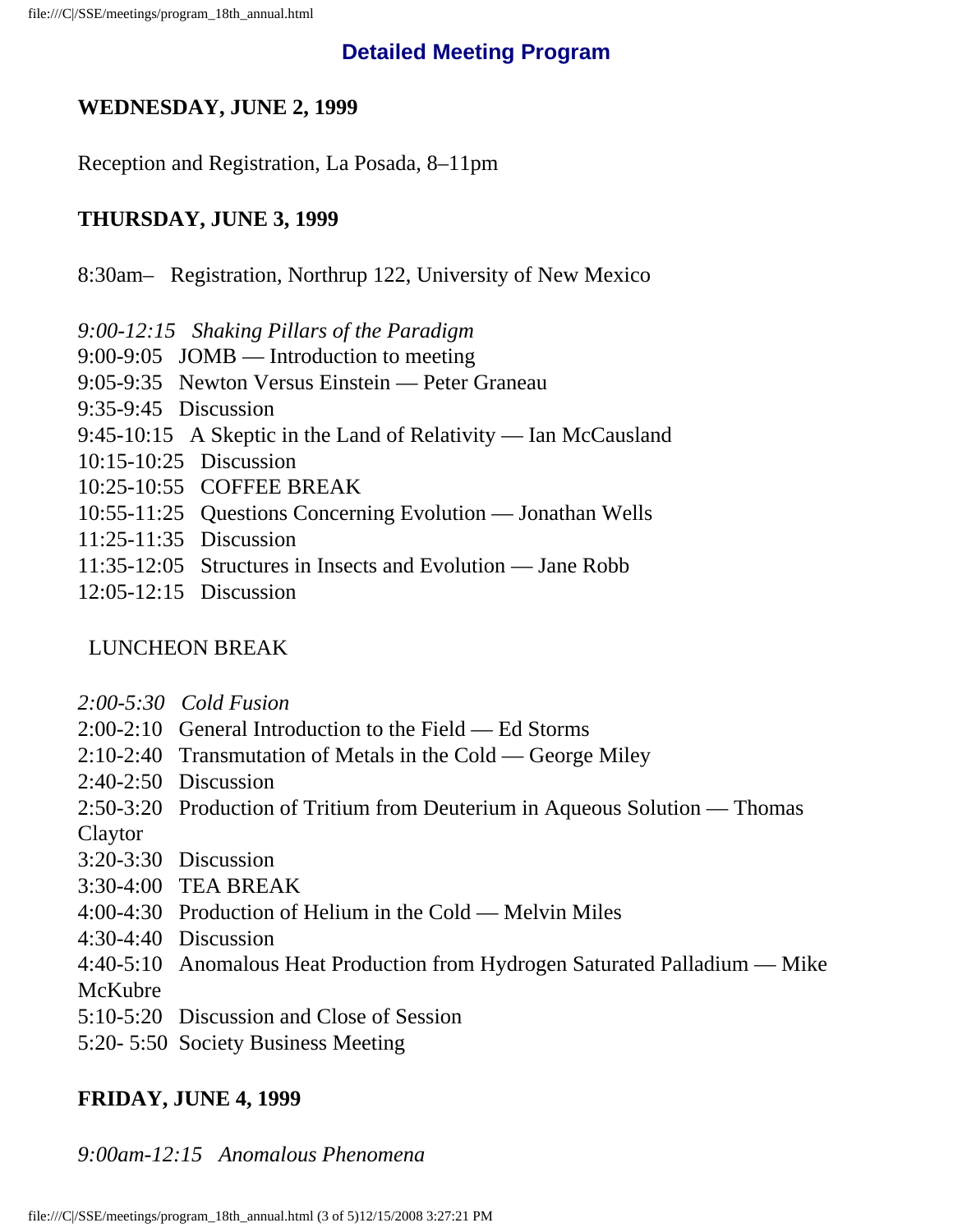9:00-9:10 Introduction — Hal Puthoff

- 9:10-9:40 Studies of Thomaz Green Morton Lee Pulos
- 9:40-9:50 Discussion
- 9:50-10:20 The Effect of Prayer on Cardiac Patients Larry Dossey
- 10:20-10:30 Discussion
- 10:30-11:00 COFFEE BREAK
- 11:00-11:30 A Simple Theory of the Perihelion of Mercury Paul Marmet
- 11:30-11:40 Discussion
- 11:40-12:10 Results of Studies of Persons Alleging Abduction under Hypnosis:
- Evidence for Alien Intentions David Jacobs
- 12:10-12:20 Discussion

# LUNCHEON BREAK

- *2:00-5:30 Anomalous Phenomena Continued*
- 2:00-2:25 Physical Anomalies at Sacred Sites M. Adams
- 2:25-2:50 Anomalous Healing in Experimental Mice W. Bengston and D. Krinsley
- 2:50-3:15 Human Intention-Induced pH Changes in Water W. Dibble and W. Tiller
- 3:15-3:45 TEA BREAK
- 3:45-4:10 An Objective Comparison of Precognitive Dreams with Future Reality J. Hotchin

4:10-4:35 Replicability of After-Death Communication Reports Across Highly Skilled Mediums — G. Schwartz

4:35-5:00 Investigating Deviations from Dynamical Randomness with Scaling Indices — H. Atmanspacher

5:00-5:25 Determination of Physical Characteristics of UFO Phenomenon Using Visual/ Radar Correlations — J-J. Velasco

5:25-5:50 Testing the Field Consciousness Hypothesis During the 1998 World Cup — M. Salganik (sponsored by R. Nelson)

# **SATURDAY, JUNE 5, 1999**

*9:00am-12:15 Suppression of New Science 9:00-9:10 Introduction — JOMB 9:10-9:40 Suppression of New Science — Brian O'Leary 9:40-9:50 Discussion 9:50-10:20 Reluctance to Accept New Results in Astronomy — Bill Tifft 10:20-10:30 Discussion 10:30-11:00 COFFEE BREAK 11:00-11:30 Abduction — John Mack 11:30-11:40 Discussion 11:40-12:10 Digital Transfer of Information from Patterned Water — Jacques Benveniste*